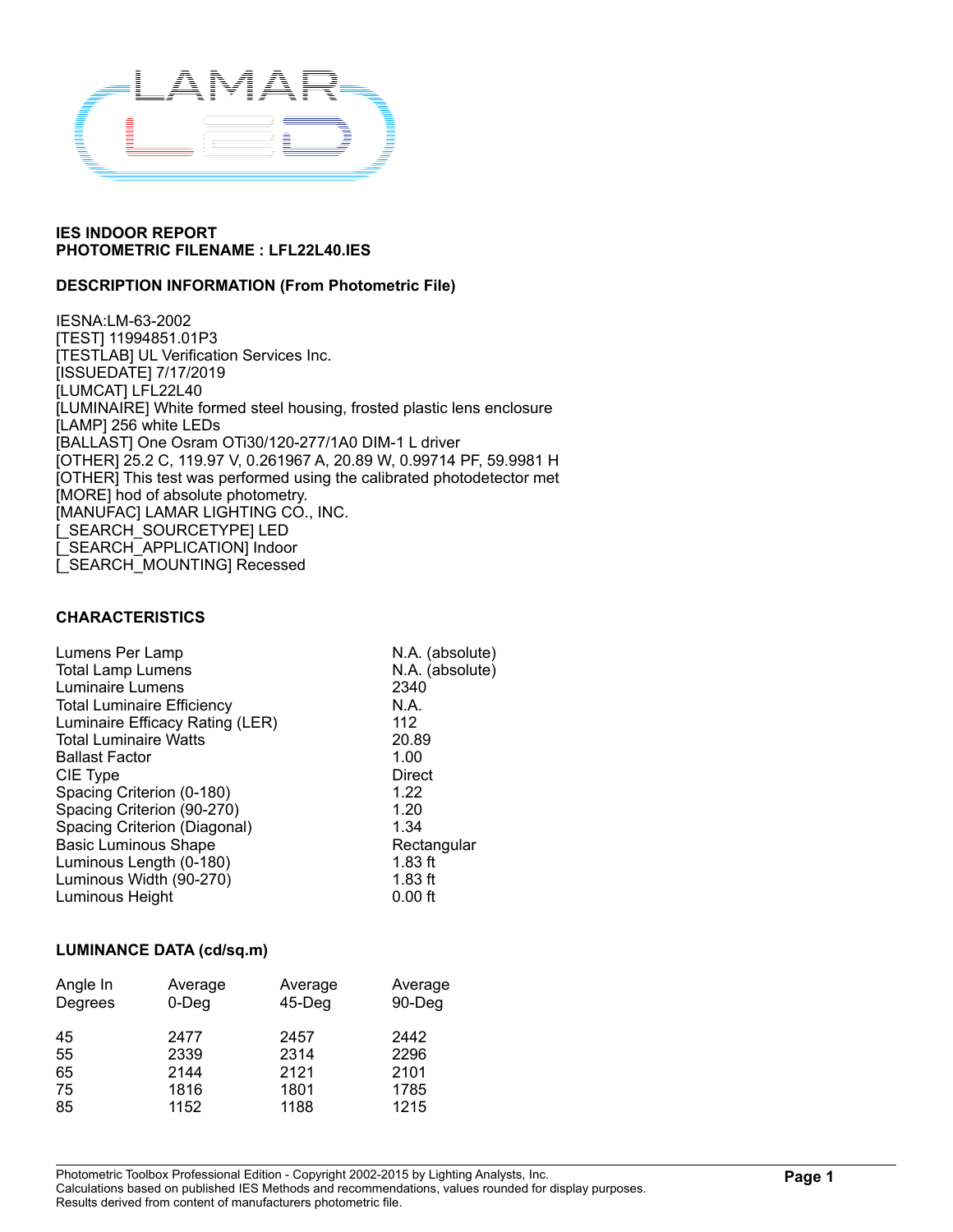### **CANDELA TABULATION**

|              | 0.0                | 22.5               | 45.0               | 67.5               | 90.0               |
|--------------|--------------------|--------------------|--------------------|--------------------|--------------------|
| 0.0          | 881.620            | 881.620            | 881.620            | 881.620            | 881.620            |
| 0.5          | 881.620            | 881.620            | 881.620            | 882.230            | 882.230            |
| 1.0          | 881.620            | 881.009            | 881.620            | 881.620            | 882.230            |
| 1.5          | 881.009            | 881.009            | 881.620            | 881.620            | 882.230            |
| 2.0          | 880.399            | 881.009            | 881.009            | 881.009            | 881.620            |
| 2.5          | 880.399            | 880.399            | 880.399            | 881.009            | 881.009            |
| 3.0          | 879.788            | 879.788            | 879.788            | 880.399            | 880.399            |
| 3.5          | 879.178            | 879.178            | 879.178            | 879.178            | 879.788            |
| 4.0          | 877.956            | 878.567            | 878.567            | 878.567            | 879.178            |
| 4.5          | 877.346            | 877.346            | 877.956            | 877.956            | 877.956            |
| 5.0          | 876.125            | 876.125            | 876.735            | 876.735            | 877.346            |
| 5.5          | 875.514            | 875.514            | 875.514            | 875.514            | 876.125            |
| 6.0          | 874.293            | 874.293            | 874.293            | 874.293            | 874.904            |
| 6.5<br>7.0   | 873.072<br>871.851 | 873.072<br>871.241 | 873.072<br>871.851 | 873.072<br>871.851 | 873.072<br>871.851 |
| 7.5          | 870.019            | 870.019            | 870.019            | 870.019            | 870.019            |
| 8.0          | 868.188            | 868.188            | 868.798            | 868.188            | 868.798            |
| 8.5          | 866.967            | 866.967            | 866.967            | 866.356            | 866.967            |
| 9.0          | 865.135            | 865.135            | 865.135            | 864.525            | 865.135            |
| 9.5          | 863.304            | 863.304            | 863.304            | 862.693            | 863.304            |
| 10.0         | 861.472            | 860.861            | 860.861            | 860.861            | 860.861            |
| 10.5         | 859.030            | 859.030            | 859.030            | 859.030            | 859.030            |
| 11.0         | 857.198            | 856.588            | 856.588            | 856.588            | 856.588            |
| 11.5         | 854.756            | 854.756            | 854.145            | 854.145            | 854.145            |
| 12.0         | 852.314            | 852.314            | 851.703            | 851.703            | 851.703            |
| 12.5         | 849.872            | 849.872            | 849.261            | 849.261            | 849.261            |
| 13.0         | 847.429            | 847.429            | 846.819            | 846.819            | 846.819            |
| 13.5         | 844.987            | 844.377            | 843.766            | 843.766            | 843.766            |
| 14.0         | 841.935            | 841.935            | 841.324            | 840.714            | 841.324            |
| 14.5         | 839.492            | 838.882            | 838.271            | 838.271            | 838.271            |
| 15.0         | 836.440            | 835.829            | 835.829            | 835.219            | 835.219            |
| 15.5         | 833.387            | 832.777            | 832.777            | 832.166            | 832.166            |
| 16.0         | 830.334            | 829.724            | 829.113            | 828.503            | 828.503            |
| 16.5         | 827.282            | 826.671            | 826.061            | 825.450            | 825.450            |
| 17.0         | 823.618            | 823.618            | 823.008            | 821.787            | 821.787            |
| 17.5         | 820.566            | 819.955            | 819.345            | 818.734            | 818.124            |
| 18.0         | 816.902            | 816.292            | 815.681            | 815.071            | 815.071            |
| 18.5         | 813.239            | 813.239            | 812.629            | 811.408            | 810.797            |
| 19.0         | 809.576            | 809.576            | 808.965            | 807.744            | 807.134            |
| 19.5         | 805.913            | 805.913            | 805.302<br>801.028 | 803.471<br>799.807 | 803.471            |
| 20.0<br>20.5 | 802.250<br>797.976 | 801.639<br>797.976 | 797.365            | 795.534            | 799.807<br>795.534 |
| 21.0         | 794.313            | 793.702            | 793.091            | 791.870            | 791.260            |
| 21.5         | 790.039            | 790.039            | 788.818            | 787.597            | 787.597            |
| 22.0         | 786.375            | 785.765            | 784.544            | 783.323            | 783.323            |
| 22.5         | 782.102            | 781.491            | 780.270            | 779.049            | 779.049            |
| 23.0         | 777.828            | 777.217            | 775.996            | 774.775            | 774.165            |
| 23.5         | 773.554            | 772.944            | 771.723            | 770.501            | 769.891            |
| 24.0         | 769.280            | 768.670            | 767.449            | 766.228            | 765.617            |
| 24.5         | 765.007            | 764.396            | 763.175            | 761.343            | 760.733            |
| 25.0         | 760.122            | 759.512            | 758.291            | 756.459            | 756.459            |
| 25.5         | 755.848            | 755.238            | 754.017            | 752.185            | 751.575            |
| 26.0         | 751.575            | 750.354            | 749.133            | 747.301            | 747.301            |
| 26.5         | 746.690            | 746.080            | 744.859            | 743.027            | 742.417            |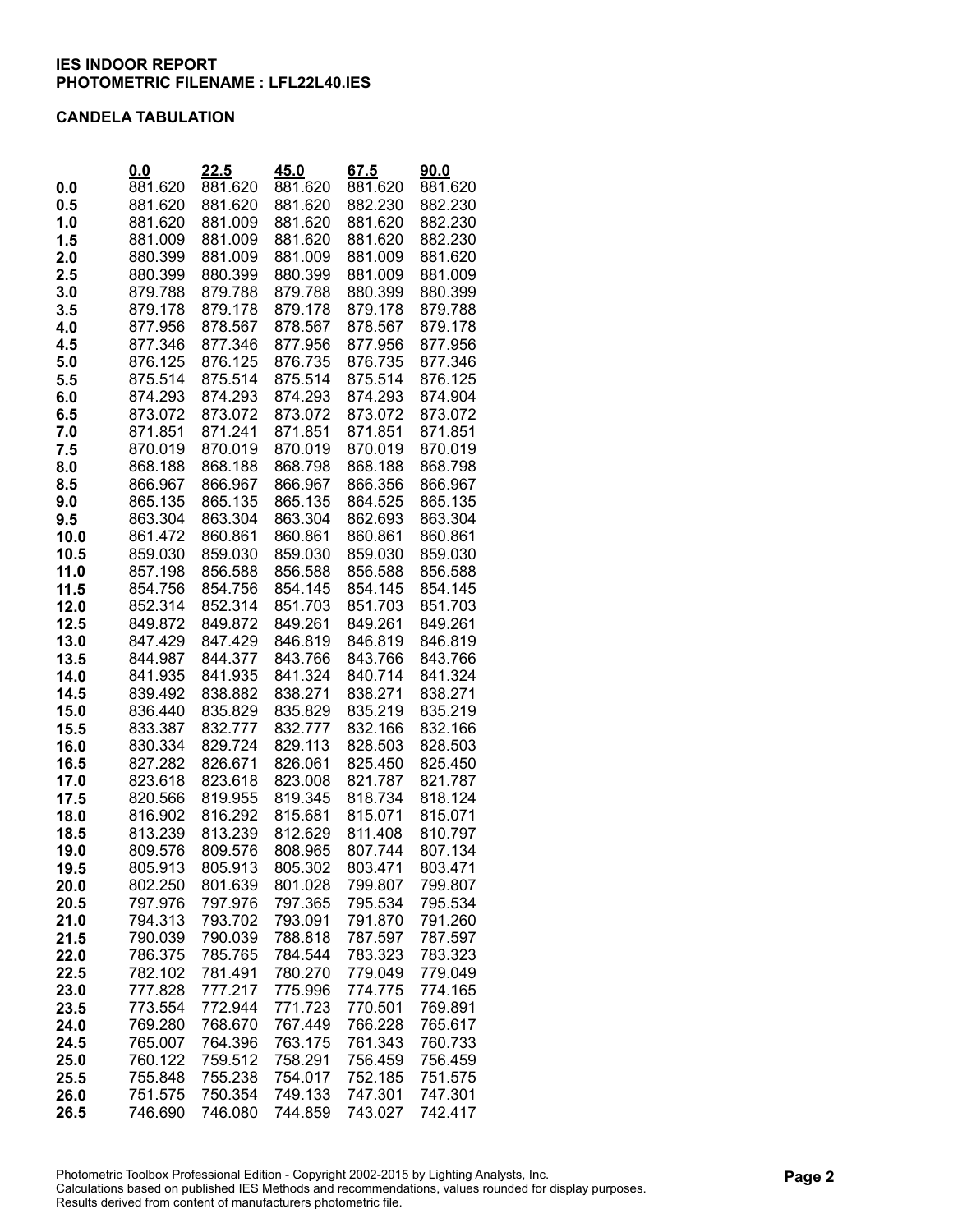| 27.0         | 741.806 | 741.806 | 739.974 | 738.143            | 737.532            |
|--------------|---------|---------|---------|--------------------|--------------------|
| 27.5         | 737.532 | 736.922 | 735.701 | 733.259            | 732.648            |
| 28.0         | 732.648 | 732.037 | 730.816 | 728.374            | 727.764            |
| 28.5         | 727.764 | 727.153 | 725.932 | 723.490            | 722.879            |
| 29.0         | 722.269 | 722.269 | 721.048 | 718.606            | 717.995            |
| 29.5         | 717.384 | 717.384 | 716.163 | 713.721            | 713.111            |
| 30.0         | 712.500 | 712.500 | 710.669 | 708.837            | 708.226            |
| 30.5         | 707.616 | 707.616 | 705.784 | 703.342            | 702.732            |
| 31.0         | 702.732 | 702.732 | 700.900 | 698.458            | 697.847            |
| 31.5         | 697.847 | 697.847 | 696.016 | 693.573            | 692.963            |
| 32.0         | 692.963 | 692.352 | 690.521 | 688.079            | 687.468            |
| 32.5         | 688.079 | 687.468 | 685.026 | 683.194            | 682.584            |
| 33.0         | 682.584 | 682.584 | 680.142 | 677.699            | 677.089            |
| 33.5         | 677.699 | 677.089 | 674.647 | 672.205            | 672.205            |
| 34.0         | 672.815 | 671.594 | 669.762 | 667.320            | 666.710            |
| 34.5         | 667.931 | 666.710 | 664.267 | 661.825            | 661.215            |
| 35.0         | 663.046 | 661.215 | 659.383 | 656.330            | 655.720            |
| 35.5         | 657.552 | 655.720 | 653.888 | 650.836            | 650.225            |
| 36.0         | 652.057 | 650.836 | 648.393 | 645.951            | 644.730            |
| 36.5         | 647.172 | 645.341 | 642.899 |                    |                    |
|              | 641.678 | 639.846 | 637.404 | 639.846<br>634.351 | 639.235<br>634.351 |
| 37.0         | 635.572 | 634.351 | 631.909 | 628.856            | 628.246            |
| 37.5         | 630.077 | 628.856 | 626.414 |                    | 622.751            |
| 38.0         | 624.582 | 623.361 | 620.919 | 623.361<br>617.256 | 616.645            |
| 38.5<br>39.0 | 619.088 | 617.256 | 614.814 | 611.761            | 611.151            |
| 39.5         | 612.982 | 611.761 | 609.441 | 605.961            | 605.350            |
| 40.0         | 606.938 | 606.022 | 603.397 | 600.100            | 599.550            |
| 40.5         | 601.016 | 600.161 | 597.413 | 594.178            | 593.689            |
| 41.0         | 594.849 | 594.361 | 591.491 | 588.255            | 587.767            |
| 41.5         | 588.866 | 588.438 | 585.508 | 582.394            | 581.845            |
| 42.0         | 583.005 | 582.455 | 579.586 | 576.411            | 575.861            |
| 42.5         | 577.021 | 576.533 | 573.541 | 570.366            | 569.817            |
| 43.0         | 571.038 | 570.427 | 567.497 | 564.322            | 563.773            |
| 43.5         | 565.116 | 564.261 | 561.330 | 558.217            | 557.728            |
| 44.0         | 559.194 | 558.095 | 555.225 | 552.111            | 551.623            |
| 44.5         | 553.210 | 551.867 | 548.936 | 546.006            | 545.579            |
| 45.0         | 547.227 | 545.701 | 542.831 | 539.839            | 539.473            |
| 45.5         | 541.244 | 539.473 | 536.665 | 533.734            | 533.062            |
| 46.0         | 535.138 | 533.246 | 530.620 | 527.445            | 526.835            |
| 46.5         | 529.033 | 526.957 | 524.332 | 521.218            | 520.424            |
| 47.0         | 522.866 | 520.668 | 518.043 | 514.868            | 514.197            |
| 47.5         | 516.578 | 514.380 | 511.816 | 508.458            | 507.908            |
| 48.0         | 510.289 | 508.030 | 505.466 | 502.169            | 501.559            |
| 48.5         | 504.001 | 501.742 | 499.055 | 495.758            | 495.148            |
| 49.0         | 497.407 | 495.331 | 492.767 | 489.287            | 488.615            |
| 49.5         | 490.813 | 489.043 | 486.417 | 482.876            | 482.082            |
| 50.0         | 484.341 | 482.632 | 480.007 | 476.404            | 475.733            |
| 50.5         | 477.809 | 476.221 | 473.657 | 470.177            | 469.566            |
| 51.0         | 471.215 | 470.055 | 467.246 | 463.705            | 463.095            |
| 51.5         | 464.743 | 463.583 | 460.713 | 457.233            | 456.684            |
| 52.0         | 458.088 | 457.111 | 453.998 | 450.762            | 450.212            |
| 52.5         | 451.494 | 450.578 | 447.526 | 444.290            | 443.863            |
| 53.0         | 444.900 | 444.107 | 440.932 | 437.818            | 437.269            |
| 53.5         | 438.368 | 437.574 | 434.399 | 431.346            | 430.797            |
| 54.0         | 431.957 | 430.858 | 427.866 | 424.814            | 424.325            |
| 54.5         | 425.546 | 424.203 | 421.273 | 418.342            | 417.854            |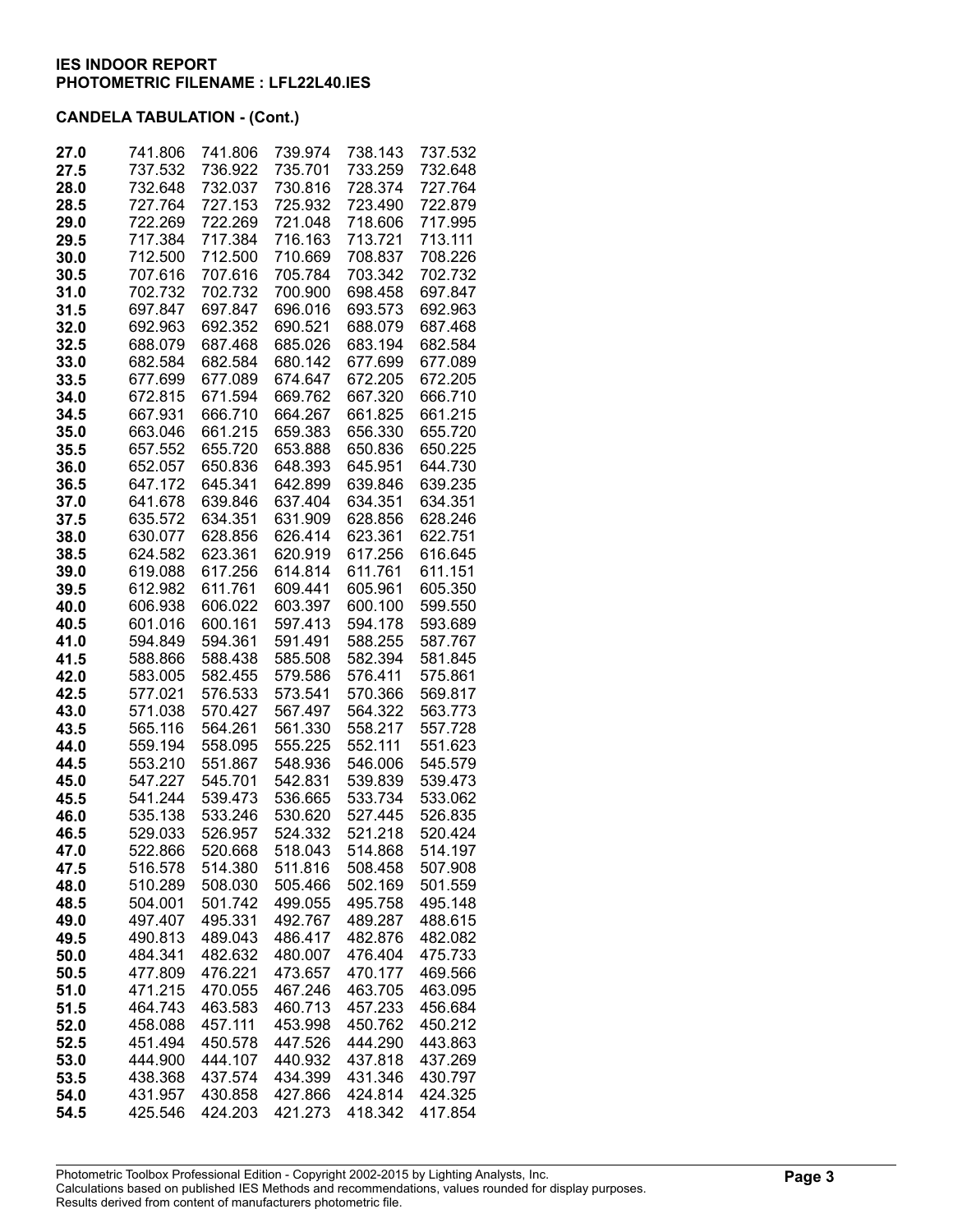| 55.0         | 419.075            | 417.548            | 414.679            | 411.748            | 411.443            |
|--------------|--------------------|--------------------|--------------------|--------------------|--------------------|
| 55.5         | 412.542            | 410.954            | 408.024            | 405.215            | 404.849            |
| 56.0         | 406.070            | 404.300            | 401.491            | 398.683            | 398.255            |
| 56.5         | 399.598            | 397.645            | 394.897            | 392.150            | 391.600            |
| 57.0         | 393.005            | 390.929            | 388.364            | 385.495            | 385.007            |
| 57.5         | 386.472            | 384.335            | 381.832            | 378.840            | 378.413            |
| 58.0         | 379.939            | 377.680            | 375.238            | 372.124            | 371.636            |
| 58.5         | 373.345            | 370.903            | 368.583            | 365.469            | 364.981            |
| 59.0         | 366.385            | 364.187            | 361.806            | 358.692            | 358.326            |
| 59.5         | 359.364            | 357.532            | 355.029            | 352.037            | 351.671            |
| 60.0         | 352.404            | 350.877            | 348.313            | 345.260            | 345.016            |
| 60.5         | 345.444            | 344.161            | 341.597            | 338.483            | 338.178            |
| 61.0         | 338.422            | 337.384            | 334.881            | 331.706            | 331.401            |
| 61.5         | 331.462            | 330.607            | 328.165            | 324.929            | 324.685            |
| 62.0         | 324.563            | 323.891            | 321.266            | 318.152            | 318.030            |
| 62.5         | 317.664            | 317.053            | 314.367            | 311.314            | 311.314            |
| 63.0         | 310.765            | 310.093            | 307.529            | 304.659            | 304.537            |
| 63.5         | 303.560            | 303.194            | 300.569            | 297.944            | 297.760            |
| 64.0         | 296.600            | 296.295            | 293.731            | 291.105            | 290.983            |
| 64.5         | 289.701            | 289.396            | 286.893            | 284.390            | 284.206            |
| 65.0         | 283.046            | 282.497            | 280.055            | 277.613            | 277.368            |
| 65.5         | 276.330            | 275.598            | 273.217            | 270.836            | 270.652            |
| 66.0         | 269.676            | 268.699            | 266.379            | 264.059            | 263.997            |
| 66.5         | 263.082            | 261.800            | 259.479            | 257.343            | 257.282<br>250.505 |
| 67.0         | 256.427<br>249.650 | 254.961<br>248.123 | 252.764<br>245.987 | 250.627<br>243.911 | 243.728            |
| 67.5<br>68.0 | 242.812            | 241.224            | 239.332            | 237.256            | 237.073            |
| 68.5         | 235.974            | 234.447            | 232.677            | 230.479            | 230.296            |
| 69.0         | 229.258            | 227.731            | 225.961            | 223.702            | 223.641            |
| 69.5         | 222.542            | 221.015            | 219.184            | 217.047            | 216.986            |
| 70.0         | 215.643            | 214.238            | 212.407            | 210.331            | 210.392            |
| 70.5         | 208.560            | 207.523            | 205.691            | 203.554            | 203.676            |
| 71.0         | 201.539            | 200.746            | 198.975            | 196.899            | 196.899            |
| 71.5         | 194.579            | 194.030            | 192.320            | 190.305            | 190.183            |
| 72.0         | 187.558            | 187.253            | 185.604            | 183.589            | 183.528            |
| 72.5         | 180.659            | 180.537            | 178.827            | 176.873            | 176.996            |
| 73.0         | 173.821            | 173.821            | 172.111            | 170.280            | 170.402            |
| 73.5         | 166.922            | 167.166            | 165.456            | 163.686            | 163.747            |
| 74.0         | 160.145            | 160.511            | 158.801            | 157.153            | 157.275            |
| 74.5         | 153.429            | 153.795            | 152.147            | 150.742            | 150.803            |
| 75.0         | 146.835            | 147.201            | 145.614            | 144.271            | 144.332            |
| 75.5         | 140.302            | 140.546            | 139.264            | 137.860            | 137.921            |
| 76.0         | 133.891            | 133.952            | 132.853            | 131.510            | 131.571            |
| 76.5         | 127.481            | 127.542            | 126.443            | 125.222            | 125.283            |
| 77.0         | 121.131            | 121.070            | 120.032            | 118.994            | 119.055            |
| 77.5         | 114.965            | 114.720            | 113.805            | 112.889            | 112.889            |
| 78.0         | 108.676            | 108.371            | 107.638            | 106.722            | 106.783            |
| 78.5         | 102.388            | 102.082            | 101.655            | 100.739            | 100.800            |
| 79.0         | 96.282             | 95.977             | 95.733             | 94.817             | 94.756             |
| 79.5         | 90.238             | 89.871             | 89.627             | 89.017             | 89.078             |
| 80.0         | 84.377             | 83.949             | 83.888             | 83.217             | 83.278             |
| 80.5         | 78.454<br>72.715   | 78.149<br>72.532   | 78.210<br>72.654   | 77.539<br>72.044   | 77.722<br>72.227   |
| 81.0<br>81.5 | 66.976             | 67.037             | 67.159             | 66.671             | 66.854             |
| 82.0         | 61.420             | 61.665             | 61.848             | 61.420             | 61.665             |
| 82.5         | 55.987             | 56.292             | 56.597             | 56.292             | 56.536             |
|              |                    |                    |                    |                    |                    |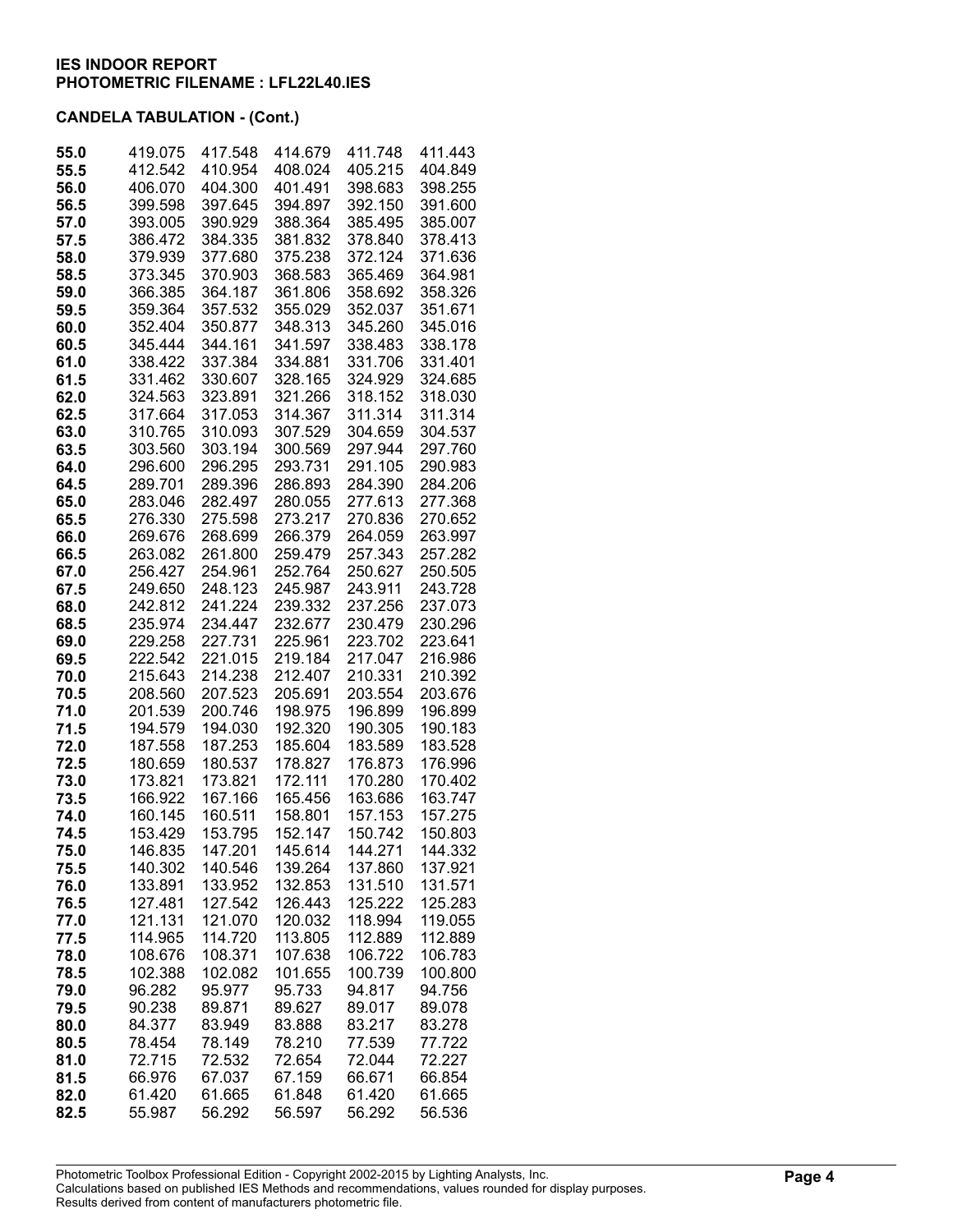| 83.0           | 50.675         | 51.224         | 51.407         | 51.407         | 51.652         |
|----------------|----------------|----------------|----------------|----------------|----------------|
| 83.5           | 45.668         | 46.218         | 46.462         | 46.523         | 46.828         |
| 84.0           | 40.784         | 41.395         | 41.639         | 41.822         | 42.066         |
| 84.5           | 35.900         | 36.755         | 36.938         | 37.243         | 37.548         |
| 85.0           | 31.382         | 32.114         | 32.359         | 32.847         | 33.091         |
| 85.5           | 26.986         | 27.780         | 27.963         | 28.573         | 28.879         |
| 86.0           | 22.773         | 23.506         | 23.750         | 24.361         | 24.788         |
| 86.5           | 18.744         | 19.354         | 19.659         | 20.331         | 20.758         |
| 87.0           | 15.019         | 15.447         | 15.813         | 16.485         | 16.912         |
| 87.5           | 11.539         | 11.844         | 12.150         | 12.760         | 13.188         |
| 88.0           | 8.364          | 8.548          | 8.792<br>5.861 | 9.402<br>6.350 | 9.830<br>6.716 |
| 88.5<br>89.0   | 5.556<br>3.175 | 5.617<br>3.175 | 3.480          | 3.846          | 4.213          |
| 89.5           | 1.526          | 1.465          | 1.710          | 2.015          | 2.259          |
| 90.0           | 0.672          | 0.672          | 0.855          | 0.916          | 1.038          |
| 90.5           | 0.000          | 0.000          | 0.000          | 0.000          | 0.000          |
| 91.0           | 0.000          | 0.000          | 0.000          | 0.000          | 0.000          |
| 91.5           | 0.000          | 0.000          | 0.000          | 0.000          | 0.000          |
| 92.0           | 0.000          | 0.000          | 0.000          | 0.000          | 0.000          |
| 92.5           | 0.000          | 0.000          | 0.000          | 0.000          | 0.000          |
| 93.0           | 0.000          | 0.000          | 0.000          | 0.000          | 0.000          |
| 93.5           | 0.000          | 0.000          | 0.000          | 0.000          | 0.000          |
| 94.0           | 0.000          | 0.000          | 0.000          | 0.000          | 0.000          |
| 94.5           | 0.000          | 0.000          | 0.000          | 0.000          | 0.000          |
| 95.0           | 0.000          | 0.000          | 0.000          | 0.000          | 0.000          |
| 95.5           | 0.000          | 0.000          | 0.000          | 0.000          | 0.000          |
| 96.0           | 0.000          | 0.000          | 0.000          | 0.000          | 0.000          |
| 96.5           | 0.000          | 0.000          | 0.000          | 0.000          | 0.000          |
| 97.0<br>97.5   | 0.000<br>0.000 | 0.000<br>0.000 | 0.000<br>0.000 | 0.000<br>0.000 | 0.000<br>0.000 |
| 98.0           | 0.000          | 0.000          | 0.000          | 0.000          | 0.000          |
| 98.5           | 0.000          | 0.000          | 0.000          | 0.000          | 0.000          |
| 99.0           | 0.000          | 0.000          | 0.000          | 0.000          | 0.000          |
| 99.5           | 0.000          | 0.000          | 0.000          | 0.000          | 0.000          |
| 100.0          | 0.000          | 0.000          | 0.000          | 0.000          | 0.000          |
| 100.5          | 0.000          | 0.000          | 0.000          | 0.000          | 0.000          |
| 101.0          | 0.000          | 0.000          | 0.000          | 0.000          | 0.000          |
| 101.5          | 0.000          | 0.000          | 0.000          | 0.000          | 0.000          |
| 102.0          | 0.000          | 0.000          | 0.000          | 0.000          | 0.000          |
| 102.5          | 0.000          | 0.000          | 0.000          | 0.000          | 0.000          |
| 103.0          | 0.000          | 0.000          | 0.000          | 0.000          | 0.000          |
| 103.5          | 0.000          | 0.000          | 0.000          | 0.000          | 0.000          |
| 104.0          | 0.000          | 0.000          | 0.000          | 0.000          | 0.000          |
| 104.5<br>105.0 | 0.000<br>0.000 | 0.000<br>0.000 | 0.000<br>0.000 | 0.000<br>0.000 | 0.000<br>0.000 |
| 105.5          | 0.000          | 0.000          | 0.000          | 0.000          | 0.000          |
| 106.0          | 0.000          | 0.000          | 0.000          | 0.000          | 0.000          |
| 106.5          | 0.000          | 0.000          | 0.000          | 0.000          | 0.000          |
| 107.0          | 0.000          | 0.000          | 0.000          | 0.000          | 0.000          |
| 107.5          | 0.000          | 0.000          | 0.000          | 0.000          | 0.000          |
| 108.0          | 0.000          | 0.000          | 0.000          | 0.000          | 0.000          |
| 108.5          | 0.000          | 0.000          | 0.000          | 0.000          | 0.000          |
| 109.0          | 0.000          | 0.000          | 0.000          | 0.000          | 0.000          |
| 109.5          | 0.000          | 0.000          | 0.000          | 0.000          | 0.000          |
| 110.0          | 0.000          | 0.000          | 0.000          | 0.000          | 0.000          |
| 110.5          | 0.000          | 0.000          | 0.000          | 0.000          | 0.000          |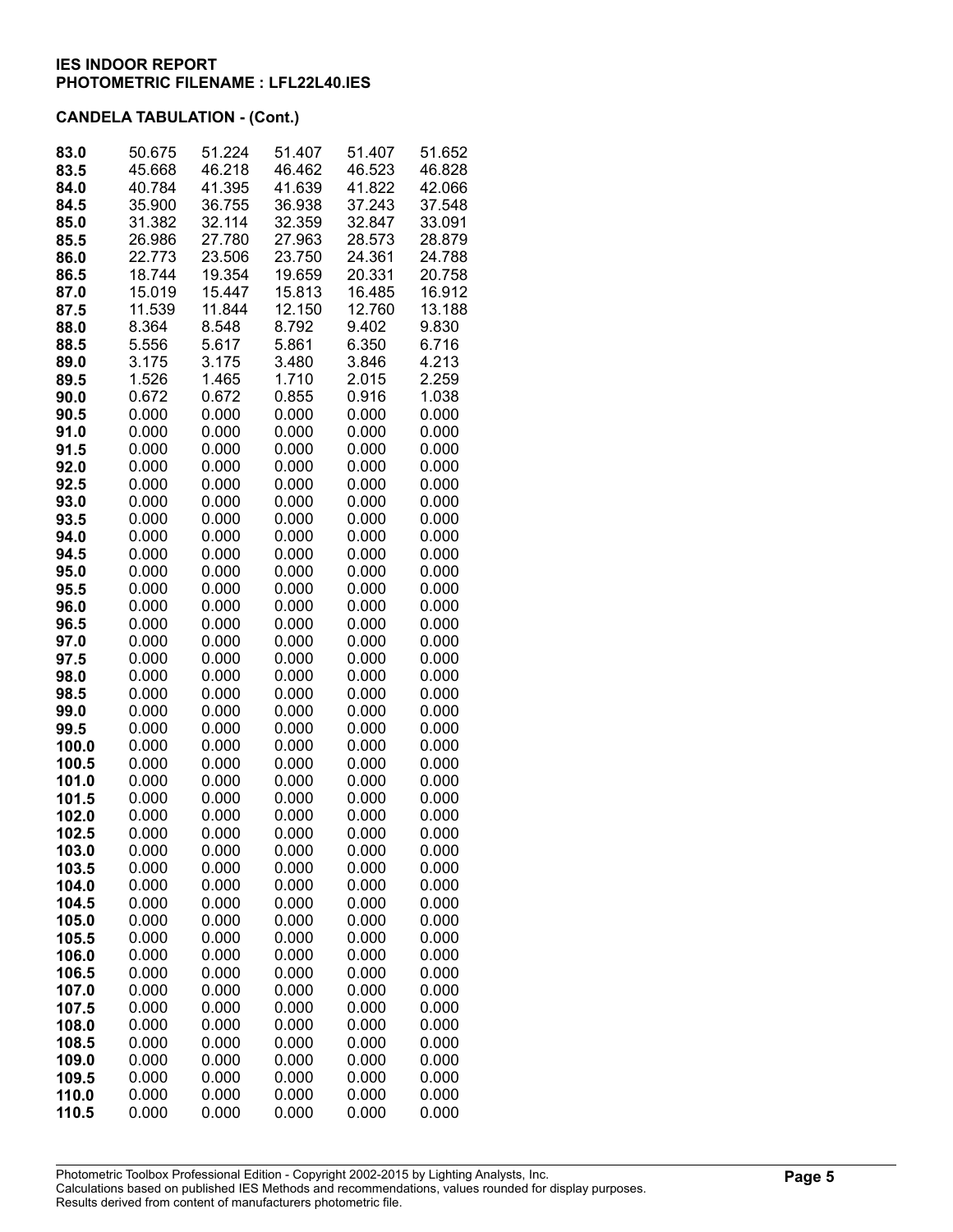| 111.0          | 0.000          | 0.000          | 0.000          | 0.000          | 0.000          |
|----------------|----------------|----------------|----------------|----------------|----------------|
| 111.5          | 0.000          | 0.000          | 0.000          | 0.000          | 0.000          |
| 112.0          | 0.000          | 0.000          | 0.000          | 0.000          | 0.000          |
| 112.5          | 0.000          | 0.000          | 0.000          | 0.000          | 0.000          |
| 113.0          | 0.000          | 0.000          | 0.000          | 0.000          | 0.000          |
| 113.5          | 0.000          | 0.000          | 0.000          | 0.000          | 0.000          |
| 114.0          | 0.000          | 0.000          | 0.000          | 0.000          | 0.000          |
| 114.5          | 0.000          | 0.000          | 0.000          | 0.000          | 0.000          |
| 115.0          | 0.000          | 0.000          | 0.000          | 0.000          | 0.000          |
| 115.5          | 0.000          | 0.000          | 0.000          | 0.000          | 0.000          |
| 116.0          | 0.000          | 0.000          | 0.000          | 0.000          | 0.000          |
| 116.5          | 0.000          | 0.000          | 0.000          | 0.000          | 0.000          |
| 117.0          | 0.000          | 0.000          | 0.000          | 0.000          | 0.000          |
| 117.5          | 0.000          | 0.000          | 0.000          | 0.000          | 0.000          |
| 118.0<br>118.5 | 0.000<br>0.000 | 0.000<br>0.000 | 0.000<br>0.000 | 0.000<br>0.000 | 0.000<br>0.000 |
| 119.0          | 0.000          | 0.000          | 0.000          | 0.000          | 0.000          |
| 119.5          | 0.000          | 0.000          | 0.000          | 0.000          | 0.000          |
| 120.0          | 0.000          | 0.000          | 0.000          | 0.000          | 0.000          |
| 120.5          | 0.000          | 0.000          | 0.000          | 0.000          | 0.000          |
| 121.0          | 0.000          | 0.000          | 0.000          | 0.000          | 0.000          |
| 121.5          | 0.000          | 0.000          | 0.000          | 0.000          | 0.000          |
| 122.0          | 0.000          | 0.000          | 0.000          | 0.000          | 0.000          |
| 122.5          | 0.000          | 0.000          | 0.000          | 0.000          | 0.000          |
| 123.0          | 0.000          | 0.000          | 0.000          | 0.000          | 0.000          |
| 123.5          | 0.000          | 0.000          | 0.000          | 0.000          | 0.000          |
| 124.0          | 0.000          | 0.000          | 0.000          | 0.000          | 0.000          |
| 124.5          | 0.000          | 0.000          | 0.000          | 0.000          | 0.000          |
| 125.0          | 0.000          | 0.000          | 0.000          | 0.000          | 0.000          |
| 125.5          | 0.000          | 0.000          | 0.000          | 0.000          | 0.000          |
| 126.0          | 0.000          | 0.000          | 0.000          | 0.000          | 0.000          |
| 126.5          | 0.000          | 0.000          | 0.000          | 0.000          | 0.000          |
| 127.0          | 0.000          | 0.000          | 0.000          | 0.000          | 0.000          |
| 127.5          | 0.000<br>0.000 | 0.000<br>0.000 | 0.000<br>0.000 | 0.000<br>0.000 | 0.000<br>0.000 |
| 128.0<br>128.5 | 0.000          | 0.000          | 0.000          | 0.000          | 0.000          |
| 129.0          | 0.000          | 0.000          | 0.000          | 0.000          | 0.000          |
| 129.5          | 0.000          | 0.000          | 0.000          | 0.000          | 0.000          |
| 130.0          | 0.000          | 0.000          | 0.000          | 0.000          | 0.000          |
| 130.5          | 0.000          | 0.000          | 0.000          | 0.000          | 0.000          |
| 131.0          | 0.000          | 0.000          | 0.000          | 0.000          | 0.000          |
| 131.5          | 0.000          | 0.000          | 0.000          | 0.000          | 0.000          |
| 132.0          | 0.000          | 0.000          | 0.000          | 0.000          | 0.000          |
| 132.5          | 0.000          | 0.000          | 0.000          | 0.000          | 0.000          |
| 133.0          | 0.000          | 0.000          | 0.000          | 0.000          | 0.000          |
| 133.5          | 0.000          | 0.000          | 0.000          | 0.000          | 0.000          |
| 134.0          | 0.000          | 0.000          | 0.000          | 0.000          | 0.000          |
| 134.5          | 0.000          | 0.000          | 0.000          | 0.000          | 0.000          |
| 135.0          | 0.000          | 0.000          | 0.000          | 0.000          | 0.000          |
| 135.5          | 0.000          | 0.000          | 0.000          | 0.000          | 0.000          |
| 136.0          | 0.000          | 0.000          | 0.000          | 0.000          | 0.000          |
| 136.5<br>137.0 | 0.000<br>0.000 | 0.000<br>0.000 | 0.000<br>0.000 | 0.000<br>0.000 | 0.000<br>0.000 |
| 137.5          | 0.000          | 0.000          | 0.000          | 0.000          | 0.000          |
| 138.0          | 0.000          | 0.000          | 0.000          | 0.000          | 0.000          |
| 138.5          | 0.000          | 0.000          | 0.000          | 0.000          | 0.000          |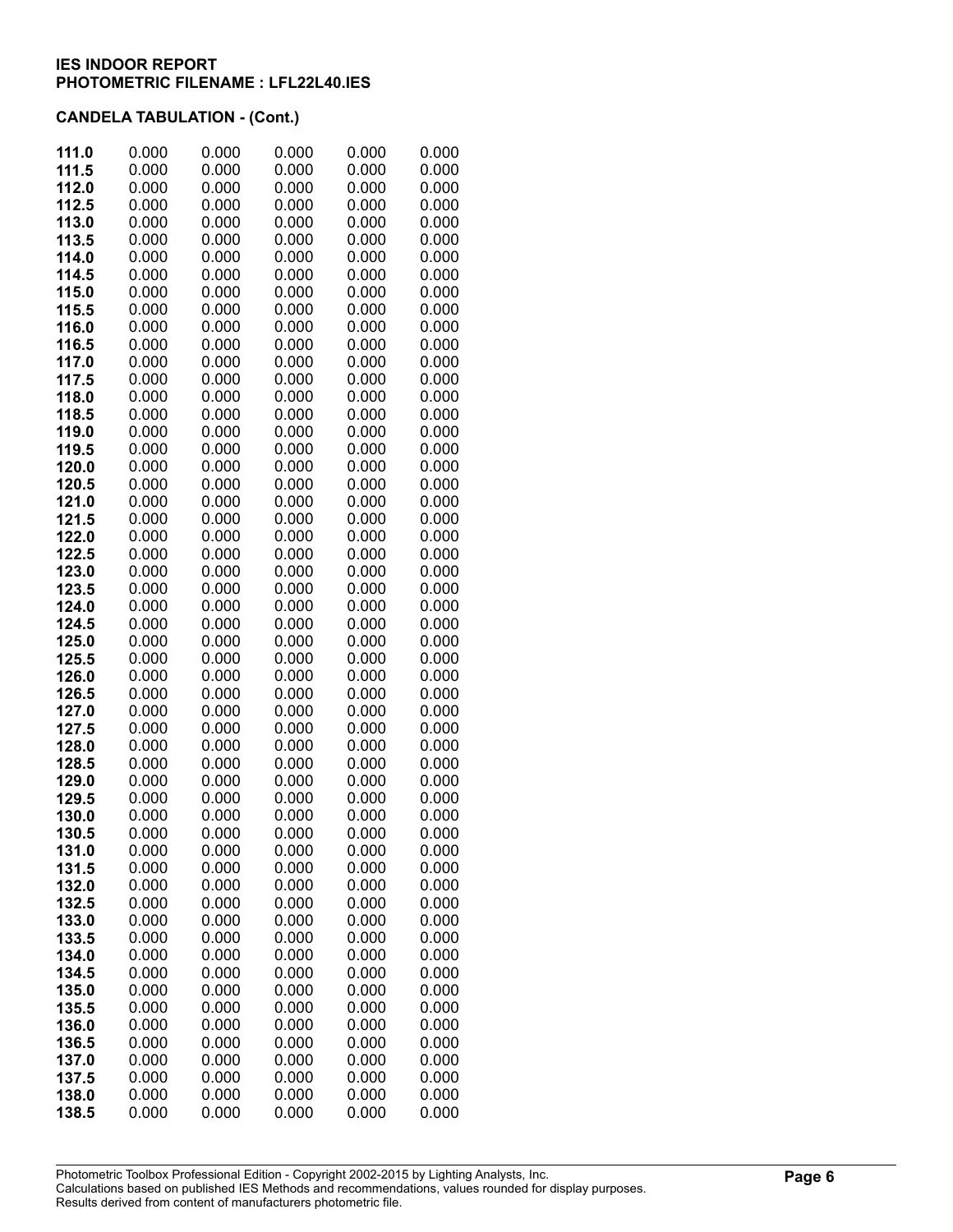| 139.0          | 0.000          | 0.000          | 0.000          | 0.000          | 0.000          |
|----------------|----------------|----------------|----------------|----------------|----------------|
| 139.5          | 0.000          | 0.000          | 0.000          | 0.000          | 0.000          |
| 140.0          | 0.000          | 0.000          | 0.000          | 0.000          | 0.000          |
| 140.5          | 0.000          | 0.000          | 0.000          | 0.000          | 0.000          |
| 141.0          | 0.000          | 0.000          | 0.000          | 0.000          | 0.000          |
| 141.5          | 0.000          | 0.000          | 0.000          | 0.000          | 0.000          |
| 142.0          | 0.000          | 0.000          | 0.000          | 0.000          | 0.000          |
| 142.5          | 0.000          | 0.000          | 0.000          | 0.000          | 0.000          |
| 143.0          | 0.000          | 0.000          | 0.000          | 0.000          | 0.000          |
| 143.5          | 0.000          | 0.000          | 0.000          | 0.000          | 0.000          |
| 144.0          | 0.000          | 0.000          | 0.000          | 0.000          | 0.000          |
| 144.5          | 0.000          | 0.000          | 0.000          | 0.000          | 0.000          |
| 145.0          | 0.000          | 0.000          | 0.000          | 0.000          | 0.000          |
| 145.5          | 0.000          | 0.000          | 0.000          | 0.000          | 0.000          |
| 146.0          | 0.000          | 0.000          | 0.000          | 0.000          | 0.000          |
| 146.5          | 0.000          | 0.000          | 0.000          | 0.000          | 0.000          |
| 147.0          | 0.000          | 0.000          | 0.000          | 0.000          | 0.000          |
| 147.5<br>148.0 | 0.000<br>0.000 | 0.000<br>0.000 | 0.000<br>0.000 | 0.000<br>0.000 | 0.000<br>0.000 |
| 148.5          | 0.000          | 0.000          | 0.000          | 0.000          | 0.000          |
| 149.0          | 0.000          | 0.000          | 0.000          | 0.000          | 0.000          |
| 149.5          | 0.000          | 0.000          | 0.000          | 0.000          | 0.000          |
| 150.0          | 0.000          | 0.000          | 0.000          | 0.000          | 0.000          |
| 150.5          | 0.000          | 0.000          | 0.000          | 0.000          | 0.000          |
| 151.0          | 0.000          | 0.000          | 0.000          | 0.000          | 0.000          |
| 151.5          | 0.000          | 0.000          | 0.000          | 0.000          | 0.000          |
| 152.0          | 0.000          | 0.000          | 0.000          | 0.000          | 0.000          |
| 152.5          | 0.000          | 0.000          | 0.000          | 0.000          | 0.000          |
| 153.0          | 0.000          | 0.000          | 0.000          | 0.000          | 0.000          |
| 153.5          | 0.000          | 0.000          | 0.000          | 0.000          | 0.000          |
| 154.0          | 0.000          | 0.000          | 0.000          | 0.000          | 0.000          |
| 154.5          | 0.000          | 0.000          | 0.000          | 0.000          | 0.000          |
| 155.0          | 0.000          | 0.000          | 0.000          | 0.000          | 0.000          |
| 155.5          | 0.000          | 0.000          | 0.000          | 0.000          | 0.000          |
| 156.0          | 0.000          | 0.000          | 0.000          | 0.000          | 0.000          |
| 156.5          | 0.000          | 0.000          | 0.000          | 0.000          | 0.000          |
| 157.0          | 0.000          | 0.000          | 0.000          | 0.000          | 0.000          |
| 157.5          | 0.000          | 0.000          | 0.000          | 0.000          | 0.000          |
| 158.0          | 0.000<br>0.000 | 0.000<br>0.000 | 0.000<br>0.000 | 0.000<br>0.000 | 0.000          |
| 158.5<br>159.0 | 0.000          | 0.000          | 0.000          | 0.000          | 0.000<br>0.000 |
| 159.5          | 0.000          | 0.000          | 0.000          | 0.000          | 0.000          |
| 160.0          | 0.000          | 0.000          | 0.000          | 0.000          | 0.000          |
| 160.5          | 0.000          | 0.000          | 0.000          | 0.000          | 0.000          |
| 161.0          | 0.000          | 0.000          | 0.000          | 0.000          | 0.000          |
| 161.5          | 0.000          | 0.000          | 0.000          | 0.000          | 0.000          |
| 162.0          | 0.000          | 0.000          | 0.000          | 0.000          | 0.000          |
| 162.5          | 0.000          | 0.000          | 0.000          | 0.000          | 0.000          |
| 163.0          | 0.000          | 0.000          | 0.000          | 0.000          | 0.000          |
| 163.5          | 0.000          | 0.000          | 0.000          | 0.000          | 0.000          |
| 164.0          | 0.000          | 0.000          | 0.000          | 0.000          | 0.000          |
| 164.5          | 0.000          | 0.000          | 0.000          | 0.000          | 0.000          |
| 165.0          | 0.000          | 0.000          | 0.000          | 0.000          | 0.000          |
| 165.5          | 0.000          | 0.000          | 0.000          | 0.000          | 0.000          |
| 166.0          | 0.000          | 0.000          | 0.000          | 0.000          | 0.000          |
| 166.5          | 0.000          | 0.000          | 0.000          | 0.000          | 0.000          |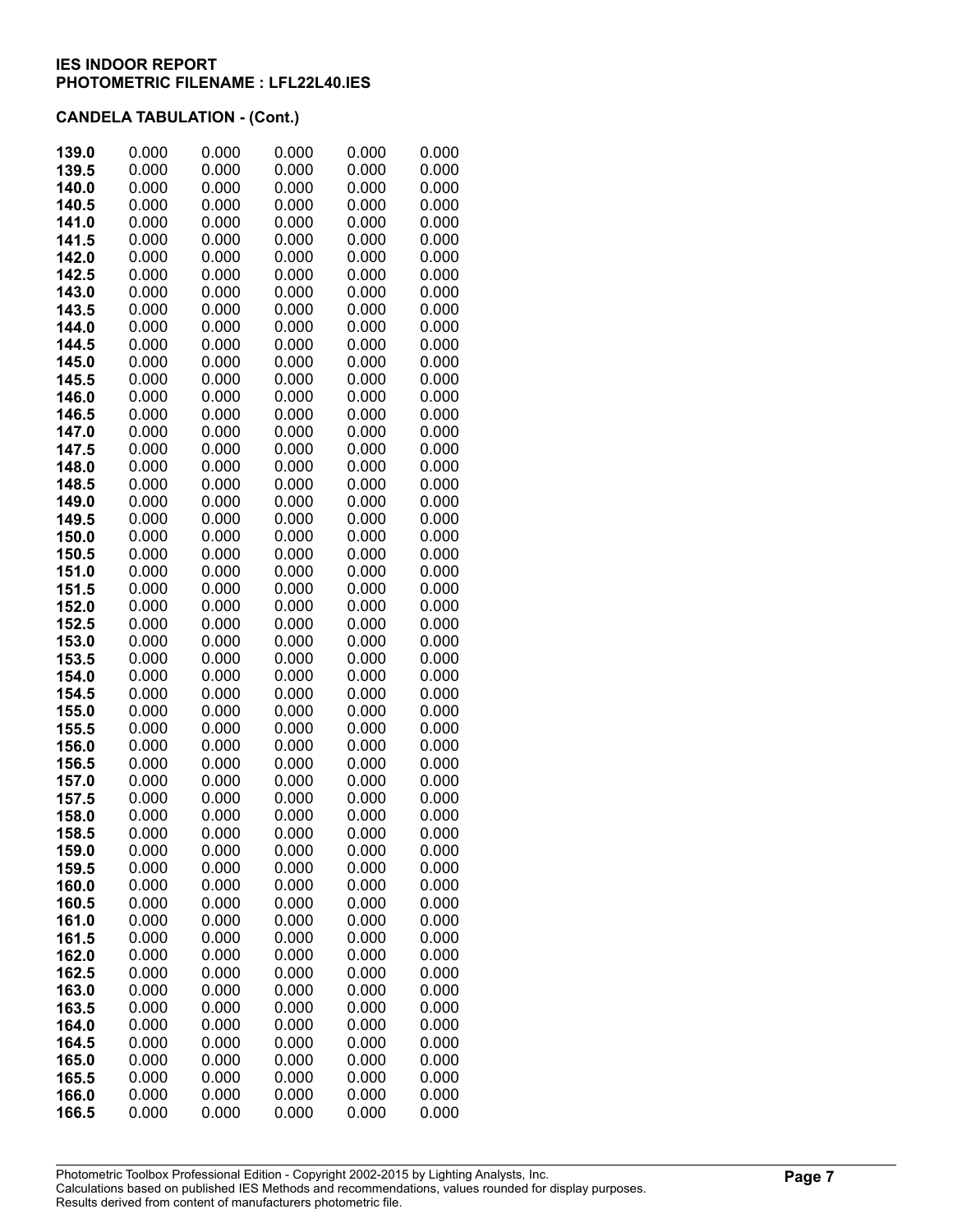| 167.0 | 0.000 | 0.000 | 0.000 | 0.000 | 0.000 |
|-------|-------|-------|-------|-------|-------|
| 167.5 | 0.000 | 0.000 | 0.000 | 0.000 | 0.000 |
| 168.0 | 0.000 | 0.000 | 0.000 | 0.000 | 0.000 |
| 168.5 | 0.000 | 0.000 | 0.000 | 0.000 | 0.000 |
| 169.0 | 0.000 | 0.000 | 0.000 | 0.000 | 0.000 |
| 169.5 | 0.000 | 0.000 | 0.000 | 0.000 | 0.000 |
| 170.0 | 0.000 | 0.000 | 0.000 | 0.000 | 0.000 |
| 170.5 | 0.000 | 0.000 | 0.000 | 0.000 | 0.000 |
| 171.0 | 0.000 | 0.000 | 0.000 | 0.000 | 0.000 |
| 171.5 | 0.000 | 0.000 | 0.000 | 0.000 | 0.000 |
| 172.0 | 0.000 | 0.000 | 0.000 | 0.000 | 0.000 |
| 172.5 | 0.000 | 0.000 | 0.000 | 0.000 | 0.000 |
| 173.0 | 0.000 | 0.000 | 0.000 | 0.000 | 0.000 |
| 173.5 | 0.000 | 0.000 | 0.000 | 0.000 | 0.000 |
| 174.0 | 0.000 | 0.000 | 0.000 | 0.000 | 0.000 |
| 174.5 | 0.000 | 0.000 | 0.000 | 0.000 | 0.000 |
| 175.0 | 0.000 | 0.000 | 0.000 | 0.000 | 0.000 |
| 175.5 | 0.000 | 0.000 | 0.000 | 0.000 | 0.000 |
| 176.0 | 0.000 | 0.000 | 0.000 | 0.000 | 0.000 |
| 176.5 | 0.000 | 0.000 | 0.000 | 0.000 | 0.000 |
| 177.0 | 0.000 | 0.000 | 0.000 | 0.000 | 0.000 |
| 177.5 | 0.000 | 0.000 | 0.000 | 0.000 | 0.000 |
| 178.0 | 0.000 | 0.000 | 0.000 | 0.000 | 0.000 |
| 178.5 | 0.000 | 0.000 | 0.000 | 0.000 | 0.000 |
| 179.0 | 0.000 | 0.000 | 0.000 | 0.000 | 0.000 |
| 179.5 | 0.000 | 0.000 | 0.000 | 0.000 | 0.000 |
| 180.0 | 0.000 | 0.000 | 0.000 | 0.000 | 0.000 |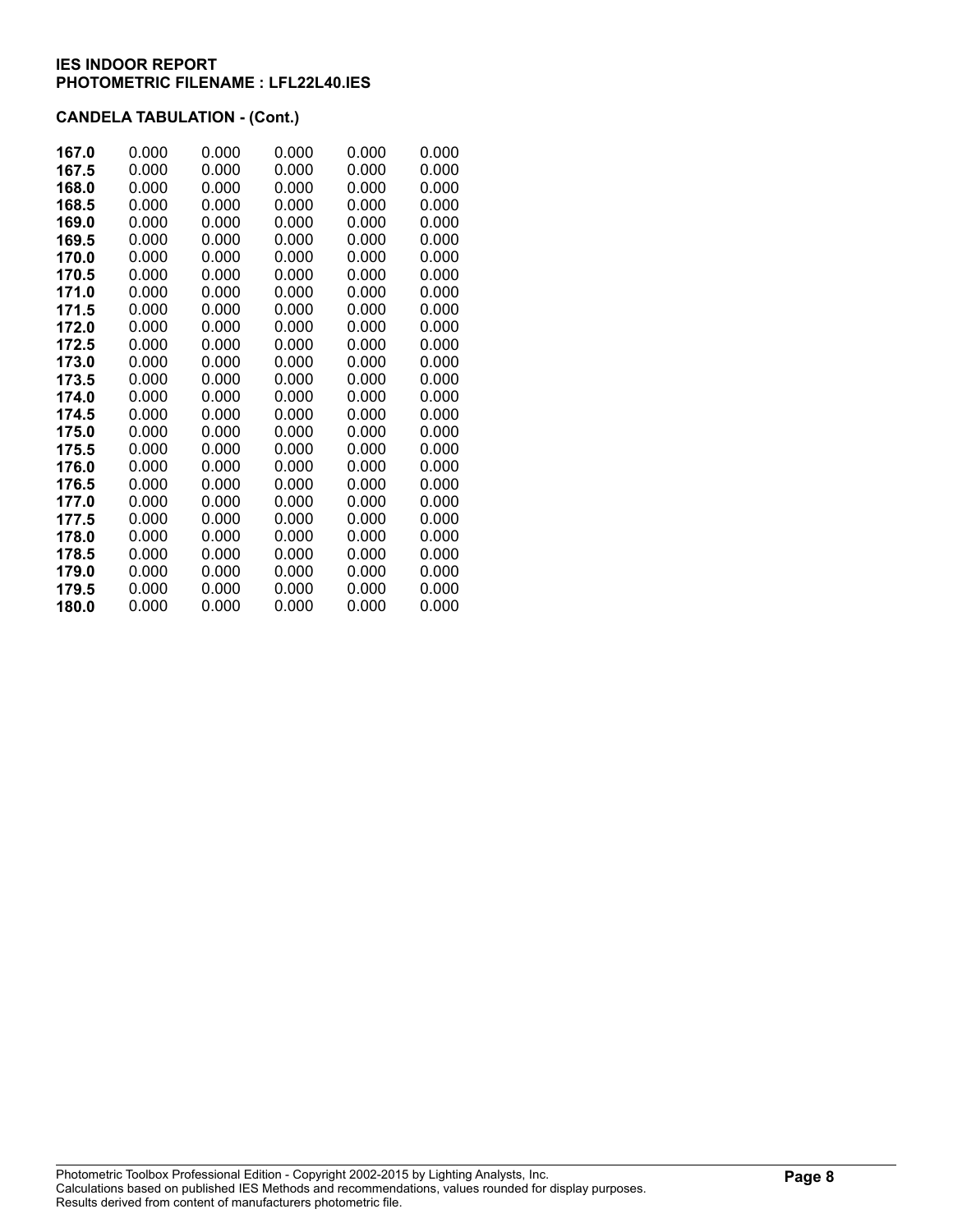### **ZONAL LUMEN SUMMARY**

| Zone      | Lumens  | %Lamp | %Fixt  |
|-----------|---------|-------|--------|
| $0 - 20$  | 318.68  | N.A.  | 13.60  |
| $0 - 30$  | 668.01  | N.A.  | 28.60  |
| $0 - 40$  | 1080.17 | N.A.  | 46.20  |
| $0 - 60$  | 1869.65 | N.A.  | 79.90  |
| $0 - 80$  | 2301.35 | N.A.  | 98.40  |
| $0 - 90$  | 2339.76 | N.A.  | 100.00 |
| 10-90     | 2256.57 | N.A.  | 96.40  |
| 20-40     | 761.49  | N.A.  | 32.50  |
| 20-50     | 1180.2  | N.A.  | 50.40  |
| 40-70     | 1066.73 | N.A.  | 45.60  |
| 60-80     | 431.70  | N.A.  | 18.50  |
| 70-80     | 154.45  | N.A.  | 6.60   |
| 80-90     | 38.41   | N.A.  | 1.60   |
| 90-110    | 0.02    | N.A.  | 0.00   |
| 90-120    | 0.02    | N.A.  | 0.00   |
| 90-130    | 0.02    | N.A.  | 0.00   |
| 90-150    | 0.02    | N.A.  | 0.00   |
| 90-180    | 0.02    | N.A.  | 0.00   |
| 110-180   | 0.00    | N.A.  | 0.00   |
| $0 - 180$ | 2339.78 | N.A.  | 100.00 |

Total Luminaire Efficiency = N.A.%

#### **ZONAL LUMEN SUMMARY**

| Zone    | Lumens |
|---------|--------|
| 0-10    | 83.18  |
| 10-20   | 235.50 |
| 20-30   | 349.32 |
| 30-40   | 412.17 |
| 40-50   | 418.71 |
| 50-60   | 370.76 |
| 60-70   | 277.26 |
| 70-80   | 154.45 |
| 80-90   | 38.41  |
| 90-100  | 0.02   |
| 100-110 | 0.00   |
| 110-120 | 0.00   |
| 120-130 | 0.00   |
| 130-140 | 0.00   |
| 140-150 | 0.00   |
| 150-160 | 0.00   |
| 160-170 | 0.00   |
| 170-180 | 0.00   |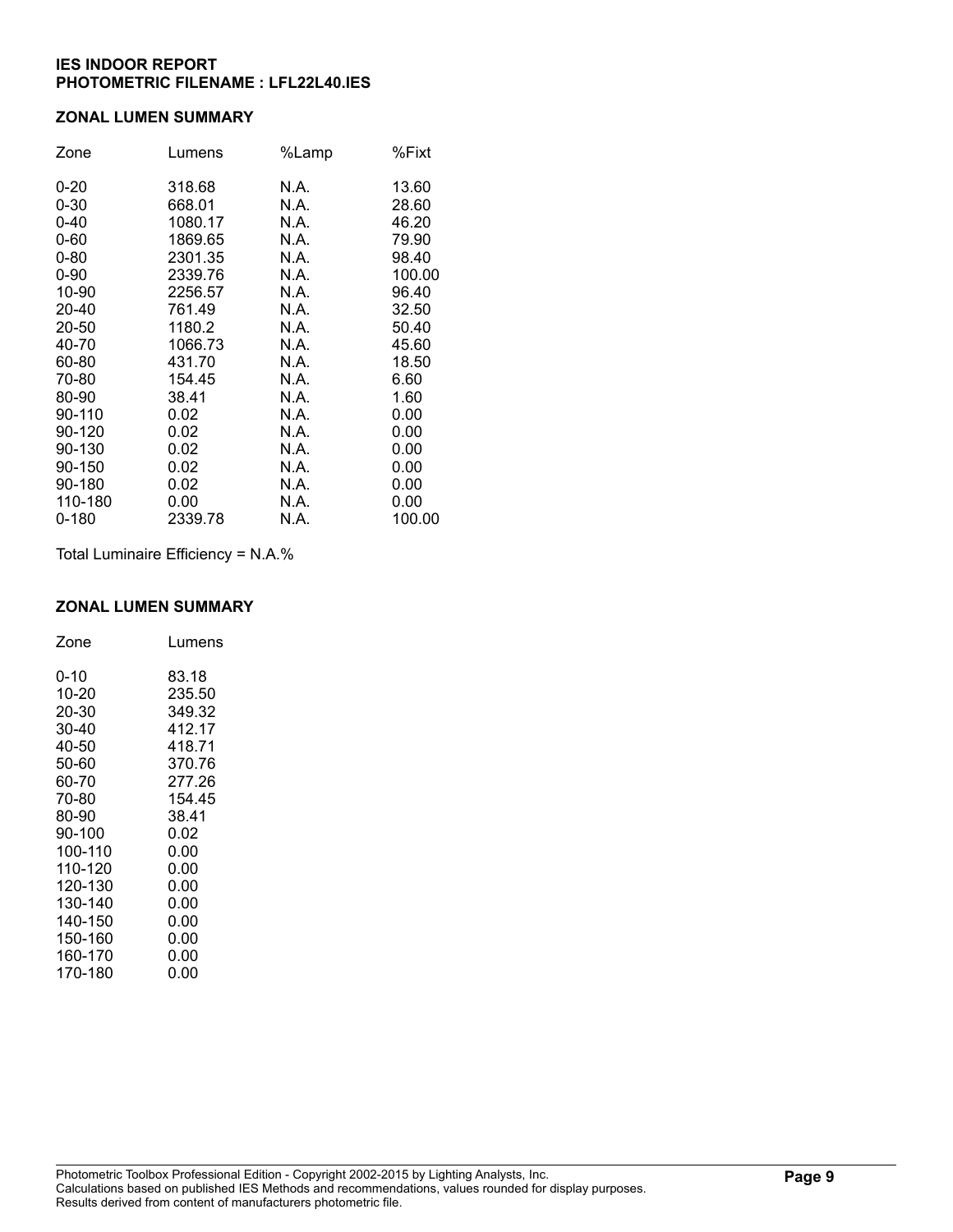### **COEFFICIENTS OF UTILIZATION - ZONAL CAVITY METHOD**

Effective Floor Cavity Reflectance 0.20

| <b>RC</b><br><b>RW</b> | 80<br>-50<br>30 10<br>70. | 70<br>50 30<br>70.<br>10 | 50<br>50 30<br>10 | 30<br>50 30<br>-10 | 10<br>50 30<br>-10 | 0<br>0 |
|------------------------|---------------------------|--------------------------|-------------------|--------------------|--------------------|--------|
| $\Omega$               | 119 119 119 119           | 116 116 116 116          | 111 111 111       | 106106106          | 102102102          | 100    |
|                        |                           |                          |                   |                    |                    |        |
| -1                     | 10910410096               | 10610298 95              | 98 95 92          | 94 91 89           | 90 88 86           | 84     |
| $\overline{2}$         | 99 91 84 79               | 97 89 83 78              | 86 80 76          | 82 78 74           | 79 76 72           | 70     |
| 3                      | 90 80 72 66               | 88 78 71 65              | 75 69 64          | 73 67 63           | 70 66 62           | 59     |
| 4                      | 83 71 62 56               | 81 70 62 55              | 67 60 54          | 65 59 54           | 63 57 53           | 51     |
| 5                      | 76 64 55 48               | 74 62 54 48              | 60 53 47          | 58 52 47           | 56 51<br>-46       | 44     |
| 6                      | 71 57 48 42               | 69 56 48 42              | 54 47 41          | 53 46 41           | 51 45 41           | 39     |
| $\overline{7}$         | 65 52 43 37               | 64 51 43 37              | 50 42 37          | 48 41 36           | 47 41 36           | 34     |
| 8                      | 61 47 39 33               | 59 47 39 33              | 45 38 33          | 44 38 33           | 43 37<br>-32       | 31     |
| 9                      | 57 44 35 30               | 56 43 35 30              | 42 35 30          | 41 34 29           | 40 34 29           | 28     |
| 10                     | 53 40 32 27               | 52 40 32 27              | 39 32 27          | 38 31 27           | 37 31 27           | 25     |